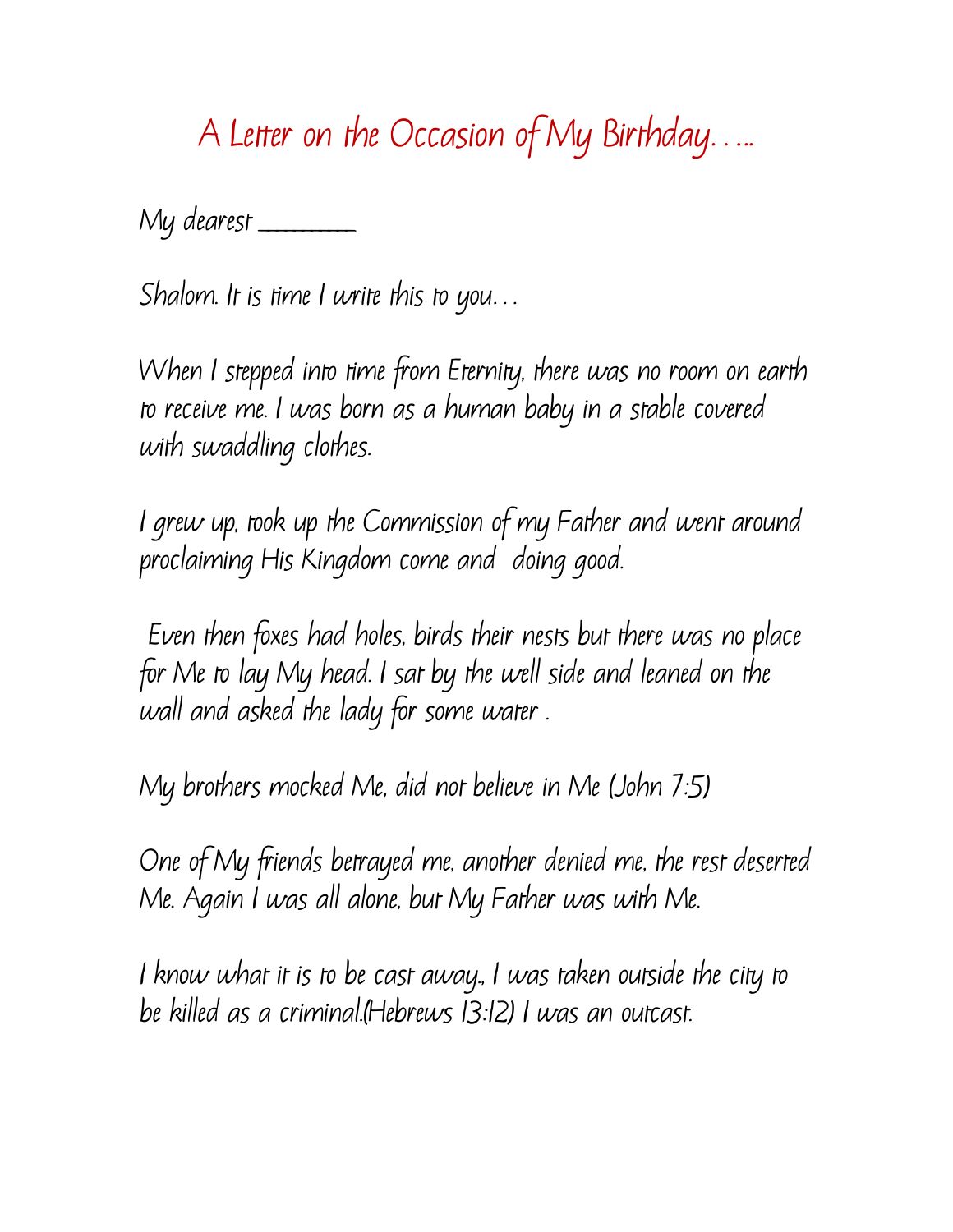**When I was dead they took my body to be laid to rest in somebody's grave.** 

**AND THEN I CAME BACK TO LIFE. IT WAS A GLORIOUS RESURRECTION.** 

**The veil was torn. I did not dwell in man made tabernacles anymore. Remember what dear Paul wrote, "Don't you know that you yourselves are God's temple and that God's Spirit lives in you?" (I Corinthians 3:16)**

**THE DWELLING OF GOD IS WITH MEN AND HE WILL LIVE WITH THEM. THEY WILL BE HIS PEOPLE AND HE WILL BE THEIR GOD. (Revelation 21:3)**

**I was so eager to come and live with my people. 2009 years have passed by and I walk through the streets gaily decorated to celebrate My birthday. Big choirs are practicing to sing in perfect pitch, business is brisk. Churches have full programme. Tight schedule.** 

**But where am I to stay? Where is the heart waiting for Me, a hearth open to receive Me? I walk through big and narrow streets, in and out of nations. I go through great and small churches, I stop by grand malls, but am still searching for a place to lay down My head. I don't feel needed in many hearts . I stand out and**